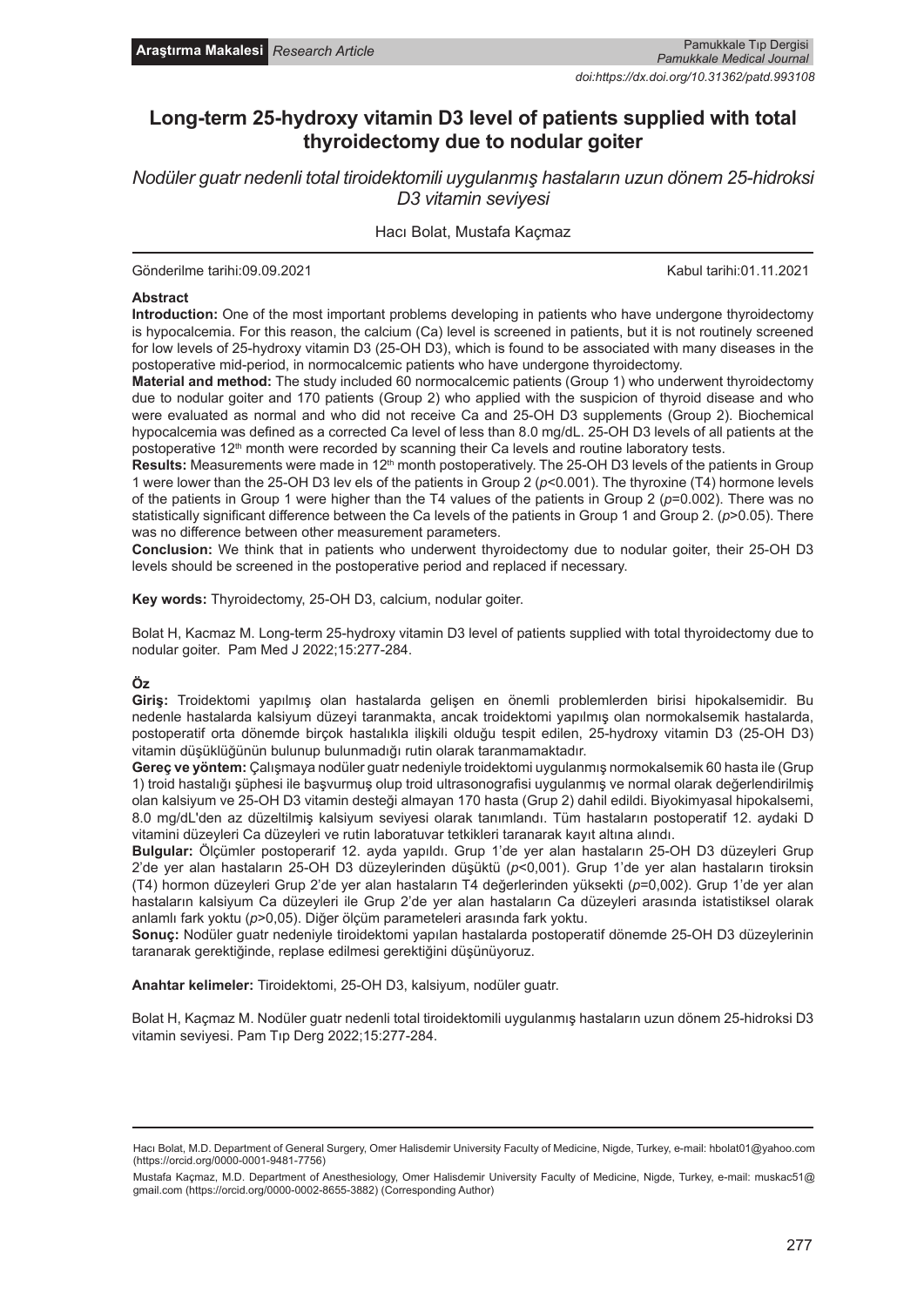#### **Introduction**

Thyroid nodules (TN) are relatively common diseases in the population and are generally benign. The frequency of TN varies according to the region of the nodule, the sensitivity of the imaging methods for the diagnosis of the nodule and the sensitivity of the scanning methods [1]. Thyroid diseases, which have an important place among endocrine system diseases, are four times higher in women than in men, regardless of iodine deficiency. Although the incidence of nodules decreases with age, nodules are detected in approximately half of the population around the age of 60 [2].

Thyroidectomy is a surgical method that is applied in many diseases of the thyroid gland, especially in nodular diseases of the thyroid, and is based on the removal of the thyroid gland. Thyroidectomy was first performed by Theodor Kocher in 1870 [3]. Many methods have been used in the surgical treatment of thyroid. However, total thyroidectomy has become the most preferred method in surgical treatments for both thyroid nodules and endocrine reasons in recent years [4].

25-Hydroxy vitamin D3 (25-OH D3) is a fat-soluble vitamin that is primarily involved in calcium (Ca), phosphate (P) metabolism and bone mineralization, and is a precursor of steroid hormones. It controls all Ca hemostasis in the endocrine system, Ca absorption in the intestine and also regulates urinary Ca excretion and bone metabolism [5].

25-OH D3 is a fat-soluble vitamin that increases the body's absorption of Ca, magnesium (Mg), and P and is used for normal bone development and maintenance. To maintain a healthy 25-OH D3 level, the circulating level of 25-OH D3 must be greater than 30 ng/mL. Many studies now show an association between 25- OH D3 deficiency and cancer, cardiovascular disease, diabetes, autoimmune diseases, and depression. Therefore, the assessment and management of 25-OH D3 deficiency plays an important role in improving care for patients with this condition [6].

Recent evidence has shown an association between low 25-OH D3 status and autoimmune thyroid diseases such as Hashimoto's thyroiditis and Graves' disease. It has also been reported that 25-OH D3 signaling is impaired in thyroid cancers. Therefore, studies on the possible role of 25-OH D3 in thyroid diseases, including autoimmune thyroid diseases and thyroid cancers, are also being conducted [7].

The aim of our study is to determine whether there is low 25-OH D3 in the postoperative mid-term, and to evaluate the change in thyroid function tests and basic laboratory values in normocalcemic patients who have undergone thyroidectomy and who have only had postoperative Levothyroxine sodium replacement.

#### **Materials and methods**

Patients who applied to the General Surgery Clinic of Nigde Omer Halisdemir University Medical Faculty Training and Research Hospital with the complaint of thyroid disease and had neck ultrasonography imaging for thyroid disease were included in the study. The study was carried out in accordance with the principles of the Declaration of Helsinki, after it was approved with the decision of the ethics committee of Nigde Omer Halisdemir University, dated 12.08.2021 and numbered 2021/74. There were 70 total thyroidectomy patients who underwent total thyroidectomy for nodular goiter in the study group, and 192 healthy individuals in the control group. 10 patients in the study group whose records were scanned and 22 patients in the control group were excluded from the study due to exclusion criteria (Figure 1).

Inclusion criteria in the study group were determined as patients between the ages of 18-80 who underwent total thyroidectomy due to a thyroid nodule, were normocalcemic, did not receive Ca and 25-OH D3 supplements in the postoperative period, but were euthyroid with thyroid hormone replacement. The control group, on the other hand, was determined as patients between the ages of 18-80, who applied with the suspicion of thyroid disease, who underwent thyroid ultrasonography and were evaluated as normal, and did not receive Ca and 25-OH D3 supplementation. Biochemical hypocalcemia was defined as a corrected Ca level of less than 8.0 mg/dL.

Exclusion criteria in both groups were those who received Oral 25-OH D3 supplementation, individuals under the age of 18 and over the age of 80, those with hyperthyroidism, hypothyroidism, hashimoto thyroiditis, patients with parathyroid adenoma, those receiving 25-OH D3 therapy and Ca replacement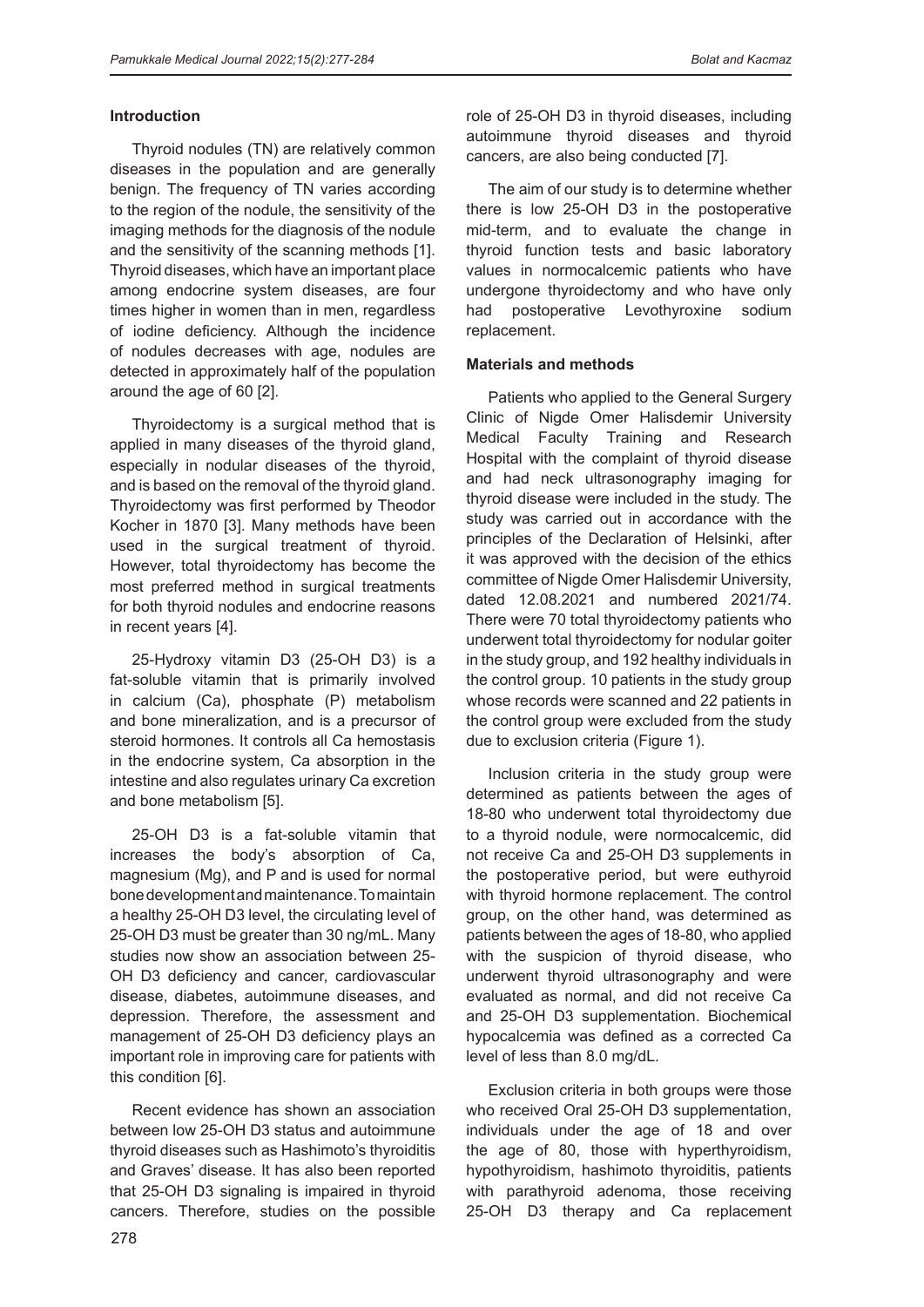

**Figure 1.** Study overview

therapy, those with malnutrition, and those with gastrointestinal system who underwent surgery were identified.

The patients included in the study were divided into two groups as study (group 1) and control (group 2). Total thyroidectomy was performed in all patients in the study group. Patients were normocalcemic at least one year after the operation. In the control group, there were patients whose age, gender, body mass index (BMI) were similar to the study group and whose physical examination and neck ultrasonography were normal in the same period, but whose 25-OH D3 levels were checked.

The information of the individuals included in the study was collected from the computerbased electronic archive system of our hospital. All patients included in the study had a neck ultrasonography report interpreted by the same radiologist in the same year. At least one year after the operation, blood 25-OH D3 levels and other laboratory data of the patients with total thyroidectomy and the control group included in the study were recorded.

The information about gender, age, weight, BMI, medical treatment for thyroid, and thyroid surgery of the individuals who met the study criteria and were included in the study were recorded. In the thyroid ultrasonography report, whether there was a mass in the thyroid, whether the mass was benign or malignant, and its dimensions were examined. In our study, data on whether the pathology results of patients with total thyroidectomy were malignant or benign and histopathological diagnosis of malignancy were collected and recorded. 25-OH D3 level, free Triiodothyronine (T3), free T4, Thyroid stimulating hormone (TSH) hormones, Ca, Mg, P, albumin, glucose, creatinine and Glomerular filtration rate (e-GFR) results were recorded in laboratory examination screening.

#### **Statistics**

Statistical analyses were performed by using IBM SPSS for Windows Version 21.0 package program. Numerical variables were summarized as mean ± standard deviation. The normality of numerical variables was examined using the Kolmogorov Smirnov and Shapiro Wilks test. Independent groups t-test was used to compare normally distributed variables between groups. Mann-Whitney U-test was used for the variables in which normality was not achieved. Pearson's 2 –test and Fisher's exact test were used to compare categorical data between groups.

#### **Results**

There was no significant difference between the groups in terms of age (*p*=0.134). When evaluated in terms of height, no statistically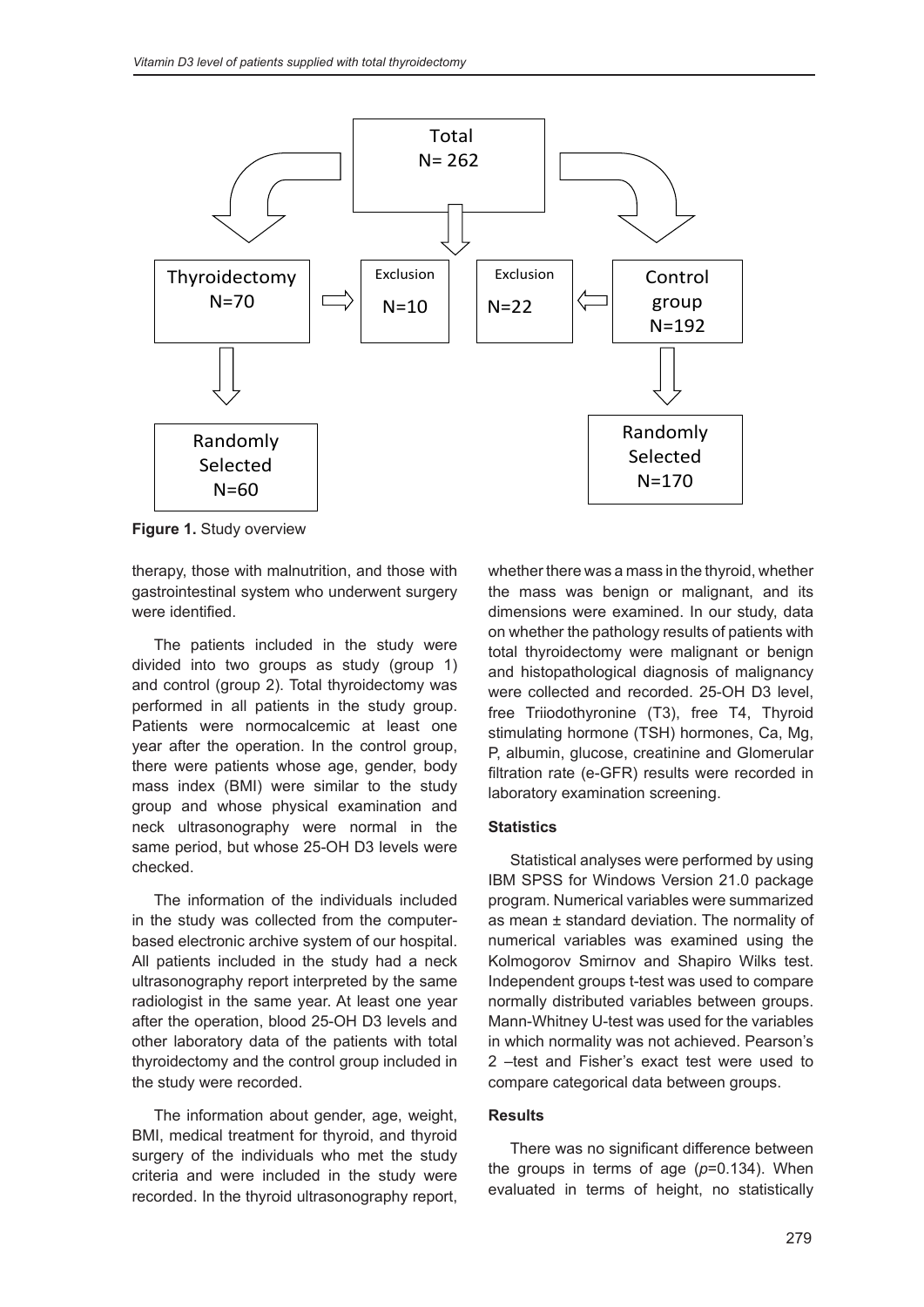significant difference was found between the groups (*p*=0.659) and there was no statistically significant difference between the groups in terms of weight (*p*=0.219). Group 1 consisted of 48 men and 12 women, and group 2 consisted of 140 men and 30 women. When evaluated in terms of gender, there was no statistically significant difference between the groups (*p*=0.685) Table 1.

When evaluated in terms of laboratory values, the patients in Group 1 were at the 12th postoperative day. There was a statistically significant difference between the 25-OH D3 measurements in the month and the 25-OH D3 measurements of the patients in the control group (*p*<0.001). There was a statistically significant difference between the T4 hormone levels of the patients in group 1 at the postoperative 12th

month and the T4 values of the patients in the control group (*p*=0.002). There was no statistically significant difference between the Ca levels of the patients in group 1 at the postoperative 12th month and the Ca levels of the patients in the control group (*p*>0.05) (Figure 2). When evaluated in terms of other measured laboratory values, no statistically significant difference was found between the laboratory values of the patients in Group 1 at the postoperative 12th month and Group 2 (*p*>0.05) (Table 2).

While 25-OH D3 deficiency was present in 56.6% of the patients in Group 1, it was found in only 2.9% of the patients in Group 2. While the Ca value was sufficient in 90% of the patients in Group 1, it was within normal limits in 97% of the patients in Group 2 (Table 3).

**Table 1.** Age, weight, height, and sex characteristics of groups

|             |         | Group 1 $(n=60)$ | Group 2 (n=170) |                 |                      |
|-------------|---------|------------------|-----------------|-----------------|----------------------|
|             | $n$ (%) | Mean±SD          | $n$ (%)         | Mean±SD         | p                    |
| Age (yrs)   |         | $52.6 \pm 12.2$  |                 | $46.8 \pm 11.1$ | 0.134 <sup>b</sup>   |
| Height (cm) |         | $161.9 + 6.4$    |                 | $162.2 + 6.4$   | 0.659 <sup>b</sup>   |
| Weight (kg) |         | 71.7±9.7         |                 | $70.5 \pm 9.2$  | 0.219 <sup>b</sup>   |
| Sex         |         |                  |                 |                 | $0.685$ <sup>c</sup> |
| Male        | 48 (75) |                  | 140 (78.6)      |                 |                      |
| Female      | 12 (25) |                  | 30(21.4)        |                 |                      |

Data presented as mean**±**SD, median (min-max), and number of patients (%) ASA: American Society of Anesthesiologists, MAP: Mean Arterial Pressure, f: female m: male <sup>a</sup> Student-T, b Mann–Whitney U, c Pearson's Chi-Square, d Fisher's Exact



**Figure 2.** D vit, Ca, Albumin, T3, T4, TSH values between groups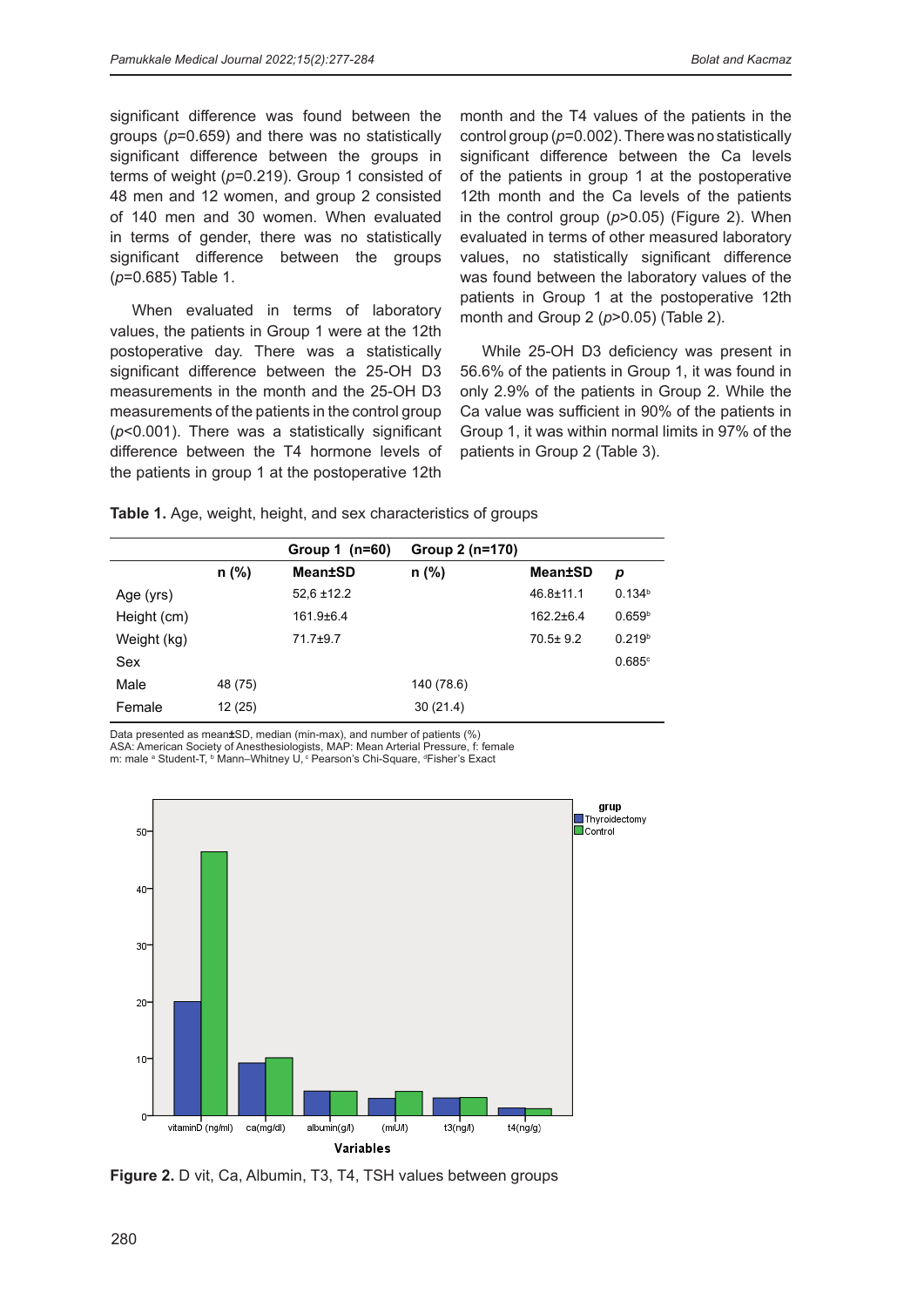|                   | Group 1 (n=60)    | Group 2 (n=170)    |                      |
|-------------------|-------------------|--------------------|----------------------|
|                   | Mean±SD           | Mean±SD            | р                    |
| Vitamin D         | $20.71 \pm 10.45$ | 30.24±8.51         | 0.000                |
| Calcium           | $9.15 \pm 0.50$   | $9.41 \pm 0.48$    | $0.348$ <sup>a</sup> |
| Potassium         | $3.67 \pm 0.62$   | $3.55 \pm 0.61$    | 0.405 h              |
| <b>Magnesium</b>  | $2.08 + 0.18$     | $2.07 + 0.20$      | 0.636 <sup>b</sup>   |
| <b>Protein</b>    | $7.17 \pm 0.56$   | $7.09 \pm 0.57$    | $0.791$ <sup>a</sup> |
| <b>Albumin</b>    | $4.35 \pm 0.36$   | $4.26 \pm 0.38$    | 0.610 <sup>b</sup>   |
| TSH               | $367+46$          | $4.58 + 11.9$      | 0.591 h              |
| T3                | $3.03 \pm 0.66$   | $3.13 \pm 0.69$    | $0.815$ <sup>a</sup> |
| T4                | $1.33 \pm 0.15$   | $1.25 \pm 0.30$    | 0.002 <sup>b</sup>   |
| Glucose           | 92.60±12.59       | $100.00 \pm 33.16$ | 0.177h               |
| <b>Creatinine</b> | $0.75 + 0.11$     | $0.81 \pm 0.22$    | 0.686 <sup>b</sup>   |
| eGFR              | 92.21±14.61       | 85.60±18.26        | $0.305$ <sup>a</sup> |

**Table 2.** Biochemical results between groups

Data presented as mean+SD and number of patients (%)

a 0.591Student-T, b Mann–Whitney U, test

| Table 3. Percentage of Vitamin D and calcium levels in trodectomy patients |  |  |  |
|----------------------------------------------------------------------------|--|--|--|
|----------------------------------------------------------------------------|--|--|--|

| <b>Variable</b>    | <b>Vitamin levels</b>  | $(n=60)$<br>Group 1 | Group 2 (n=170) |
|--------------------|------------------------|---------------------|-----------------|
| Severely Deficient | Vitamin D <10 ng/mL    | 8(13.3)             | 0(0)            |
| Deficient          | Vitamin D <20 ng/mL    | 26 (43.3)           | 5(2.9)          |
| Insufficient       | Vitamin D <30 ng/mL    | 15(25)              | 80 (47)         |
| Sufficient         | Vitamin D > 30 ng/mL   | 11(18.3)            | 85 (50)         |
| Low                | Calcium $\leq$ 8 mg/dl | 6(10)               | 3(1.7)          |
| Sufficient         | Calcium ≤9 mg/dl       | 30(50)              | 69 (40.5)       |
| Normal             | Calcium ≤10 mg/dl      | 24 (40)             | 98 (57.6)       |

Data presented number of patients (%)

Pathology results of 60 patients in the study group were reported as 9 malignant and 51 as benign. Ca values were similar in benign and

malignant groups (*p*=0.680). However, 25-OH D3 level was significantly lower in patients with malignant pathology (*p*=0.008) (Table 4).

**Table 4.** D vit and Ca values according to the results of malignant and benign pathology

|                           | <b>Benign</b>   | <b>Malign</b>    | D     |
|---------------------------|-----------------|------------------|-------|
| <b>Vitamin D</b>          | 21.62±10.17     | 12.69±5.78 0.008 |       |
| Calcium                   | $9.17 \pm 0.64$ | $9.33 \pm 0.47$  | 0.680 |
| Data presented as mean+SD |                 |                  |       |

#### **Discussion**

It has been reported that in patients who develop biochemical and symptomatic hypocalcemia after thyroidectomy, there is a significant decrease in 25-OH D3 level, and especially in patients with severe (<10 ng/mL) 25-OH D3 deficiency, there is also significant symptomatic and biochemical hypocalcemia [8]. In our study, we investigated whether

there was a decrease in long-term 25-OH D3 levels in patients who continued their lives as normocalcemic after thyroidectomy.

There are reports showing that there is a correlation between 25-OH D3 deficiency and hypocalcemia in the postoperative period, and hypocalcemia deepens as 25-OH D3 level decreases. In this study, it was shown that there was a significant difference in postoperative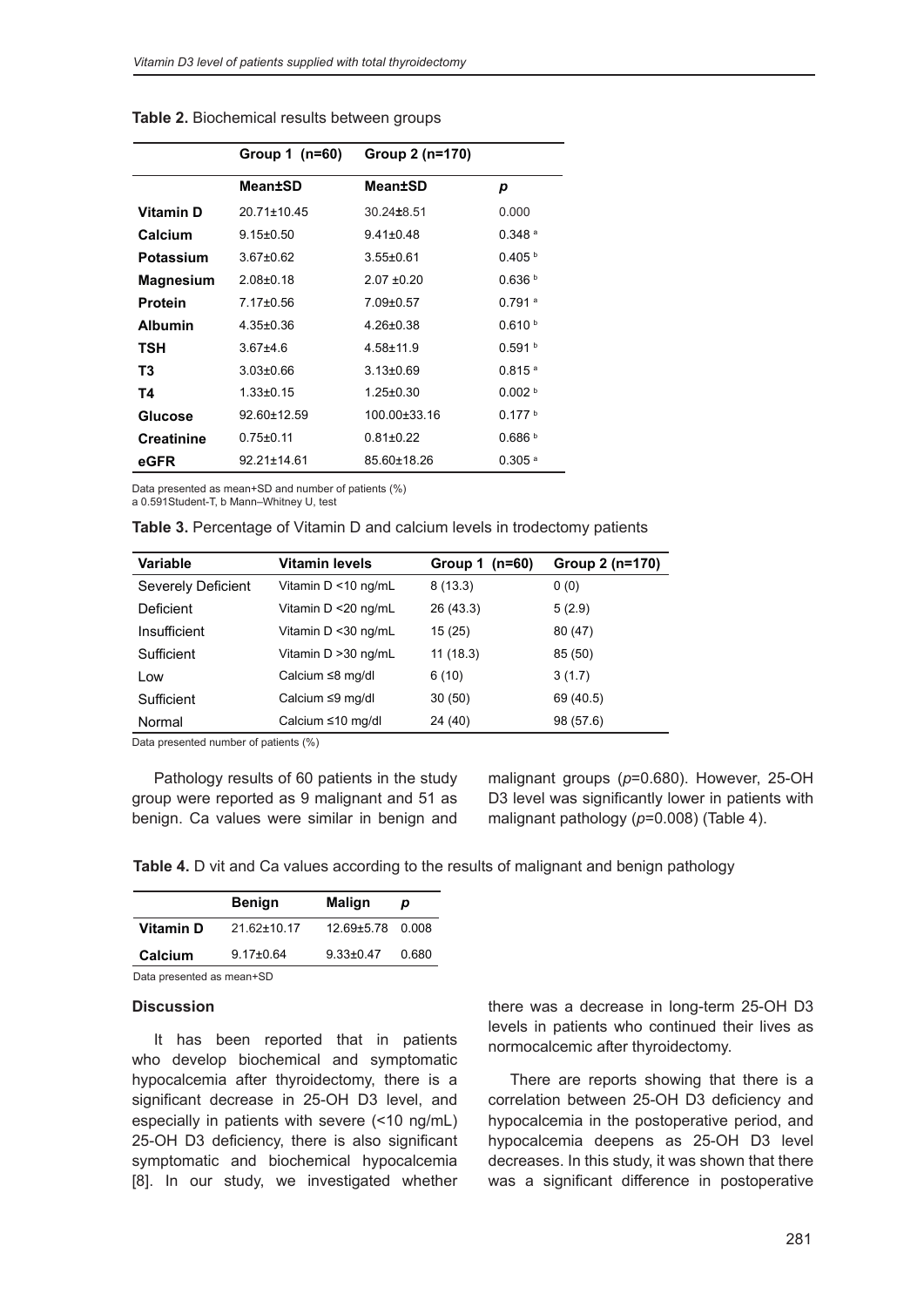hypocalcemia rates between those with 25- OH D3 levels >50 nmol/l (>20 ng/ml) and those with <25 nmol/l (10 ng/ml) [9]. However, studies measuring 25-OH D3 levels in patients who were found to be normocalcemic in the postoperative period after thyroidectomy surgery are very rare. In our study, we observed a significant decrease in 25-OH D3 levels at 12 months after thyroidectomy. This result showed us that 25-OH D3 deficiency, which is associated with many diseases, can be encountered after thyroidectomy.

Although there are different methods and criteria for determining 25-OH D3 levels, the criteria suggested by Holic have been widely accepted. In this recommendation, 25-OH D3 deficiency is called as deficiency if 25-OH D3 level in the circulating blood is 20 ng/ml (50 nmol/L) and below, is called as partial deficiency if it is between 21 and 29 ng/, and is called as adequate if it is greater than or equal to 30 ng/ ml. [10]. These values were also taken as basis in our study.

Both prospective and retrospective epidemiological studies show that 25-OH D3 levels below 20 ng/ml are associated with a 30% to 50% increased risk of colon, prostate, and breast cancers and higher mortality in these cancers [11]. In our study, we think that the mean 25-OH D3 levels measured as 30 ng/ml in the control group, versus the 20 ng/ ml value measured in patients who underwent thyroidectomy may increase the risk of malignancy.

It has been reported that low serum levels of 25-OH D3 are closely associated with the occurrence of cardiovascular diseases in addition to high cholesterol, smoking, obesity, high blood pressure and diabetes, [12] and it has been shown that 25-OH D3 deficiency is also associated with the development of diabetes [13]. Recent studies have shown that 25-OH D3 levels are negatively associated with diabetes type 2 mellitus, islet beta cell function, insulin resistance, body fat and BMI levels [14].

25-OH D3 plays an important role in immune cell biology, together with 25-OH D3 receptors, in regulating immune function, inhibiting inflammatory reactions and autoimmune diseases [15]. For all these reasons, our results suggest that even if the patients are normocalcemic after thyroidectomy, it is predicted that there may be a decrease in 25-OH D3 levels and that it may need to be replaced.

Hypocalcemia following total thyroidectomy (TT) is a relatively common and sometimes difficult complication to correct. Transient hypocalcemia occurs in 50-68% of patients after TT, whereas permanent hypocalcemia occurs in 3% of patients after TT [16]. Transient hypocalcemia is defined by various authors as a decrease in Ca lasting 6 to 12 months after surgery, and persistent hypocalcemia is a decrease in Ca after TT lasting more than 12 months [17] In our study, we aimed to investigate whether there is 25 OHD deficiency independent of hypocalcemia by including patients who did not develop temporary or permanent hypocalcemia after thyroidectomy.

Postoperative hypocalcemia is defined as any single corrected Ca level less than 8.0 ng/ mL in the postoperative period. The corrected Ca is calculated as: Measured Ca+0.02×(40− serum albumin) [18]. The values measured in both groups with the volunteers in our study were normocalcemic (9.15±0.50, 9.41±0.48).

In the literature, there are no reports stating that most thyroidectomy patients may have 25-OH D3 deficiency without symptoms of hypocalcemia and that these patients can be treated with oral administration of only Ca and 25-OH D3 preparations, and that isolated 25- OH D3 supplements should be given in these patients [19]. The results of our study suggest that even if other biochemical evaluations are normal, postoperative 25-OH D3 deficiency can be seen.

Griffin et al. [20] reported the incidence of transient biochemical hypocalcemia as 24% after thyroidectomy, and claimed that there was no correlation between 25-OH D3 levels and the risk of postoperative hypocalcemia. In our study, we found that low 25-OH D3 levels may also be present in normocalcemic patients. These results supports the findings of Griffin et al. [20].

25-OH D3 plays an important role in Ca metabolism by increasing the absorption of Ca from the gastrointestinal tract. In patients with 25-OH D3 deficiency after thyroidectomy, secondary hyperparathyroidism is also likely to occur to keep Ca levels normal [21]. Therefore, it is recommended to treat all of these patients as if they have 25-OH D3 deficiency.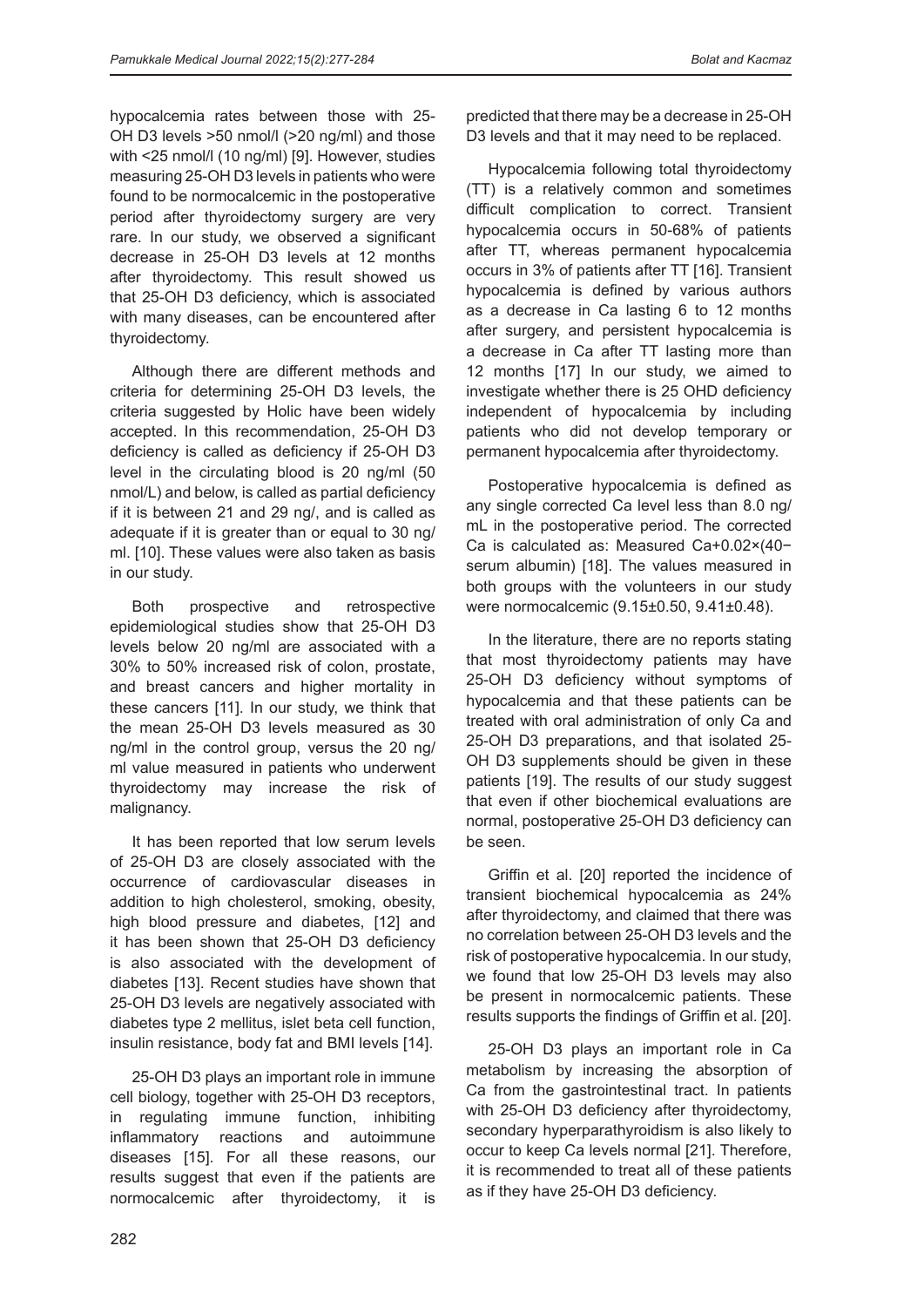In some recent clinical studies, it has been claimed that there is no relationship between Ca level and 25-OH D3 level after total thyroidectomy. Yang et al. [22] reported that preoperative 25-OH D3-vitamin level did not affect postoperative Ca level in patients who underwent total thyroidectomy. In the study conducted by Al Khatib et al. [23], it was reported that low 25-OH D3 level affects the early postoperative Ca level but not the longterm Ca level in patients who underwent total thyroidectomy. It has also been reported that Ca supplementation with 25-OH D3 is more effective than Ca supplementation alone in preventing early postoperative hypocalcemia [24]. Chiu et al. [25] reported that long-term 25-OH D3 levels in patients with postmenopausal total thyroidectomy were significantly lower than in the control group, and this caused various complications related to the musculoskeletal system. In our study, postoperative low 25-OH D3 levels were also present, and we observed that 25-OH D3 level did not affect Ca level in the long-term postoperatively. These results are consistent with the results of previous studies.

Hypothyroidism develops in all patients undergoing total thyroidectomy. To prevent this complication, external thyroid hormone replacement is required. It has been reported that it is necessary to keep the TSH hormone within normal range, especially after total thyroidectomy, to prevent the growth of the ectopic thyroid tissue left behind due to hypothyroidism and other clinical conditions [26]. For this, long-term T3 and T4 replacement was recommended to patients, and levothyroxine (LT4) was mostly used for this purpose. In the experimental studies of Jin et al. [27], it was reported that the T4 level was higher in the study groups compared to the healthy group due to LT4 given to prevent hypothyroidism after total thyroidectomy. In the study of Regalbuto et al. [28], it was reported that there may sometimes be subclinical hyperthyroidism due to LT4 administration after total thyroidectomy. The high T4 levels observed in the patient group who underwent thyroidectomy in our study also confirm the results of these experimental and clinical studies.

**Limitations of the study:** The limitation of our study is the small number of patients and that its being a single-center study. The study was designed retrospectively. Therefore, it was not

possible to blindly randomize the study control groups and keep the number of the groups equal. Preoperative 25-OH D3 levels of the patients could not be screened. Therefore, patients with vitamin D deficiency independent of surgery could not be excluded. This study's strength is that while many previous studies have mentioned the results of total thyroidectomy with early 25-OH D3 and Ca, this one is a case-controlled study comparing the long-term results of vitamin 25-OH D3 in patients with normocalcemic total thyroidectomy.

Routine monitoring of Ca levels alone is not sufficient in the postoperative period in patients who have undergone thyroidectomy for nodular goiter. We think that routine monitoring of 25- OH D3 levels in these patients, even if they are normocalcemic in the postoperative period, and replacing them when necessary will have an important role in preventing hypocalcemia and secondary hyperparathyroidism that may develop in the following period.

**Conflict of interest:** No conflict of interest was declared by the authors.

### **References**

- 1. Dean DS, Gharib H. Epidemiology of thyroid nodules. Best Pract Res Clin Endocrinol Metab 2008;22:901- 911. https://doi.org/10.1016/j.beem.2008.09.019
- 2. Paschou SΑ, Vryonidou A, Goulis DG. Thyroid nodules: a guide to assessment, treatment and followup. Maturitas 2017;96:1-9. https://doi.org/10.1016/j. maturitas.2016.11.002
- 3. Biello A, Kinberg EC, Wirtz ED. Thyroidectomy. StatPearls [Internet], 2020. Available at: https://www. ncbi.nlm.nih.gov/books/NBK563279/. Accessed September 14, 2021
- 4. Ciuni R, Biondi A, Di Giunta M, Basile F, Ciuni S. Total thyroidectomy vs subtotal thyroidectomy for plurinodular goiter. Analysis 1517 cases.Ann Ital Chir 2010;81:9-12. Available at: https://europepmc.org/ article/med/20593744. Accessed September 14, 2021
- 5. Fleet JC. The role of vitamin D in the endocrinology controlling calcium homeostasis. Mol Cell Endocrinol 2017;453:36-45.https://doi.org/10.1016/j. mce.2017.04.008
- 6. Sizar O, Khare S, Goyal A, Bansal P, Givler A. Vitamin D deficiency. StatPearls. Treasure Island (FL): StatPearls Publishing LLC.; 2021.
- 7. Kim D. The role of vitamin D in thyroid diseases. Int J Mol Sci 2017;18:1949. https://doi.org/10.3390/ ijms18091949